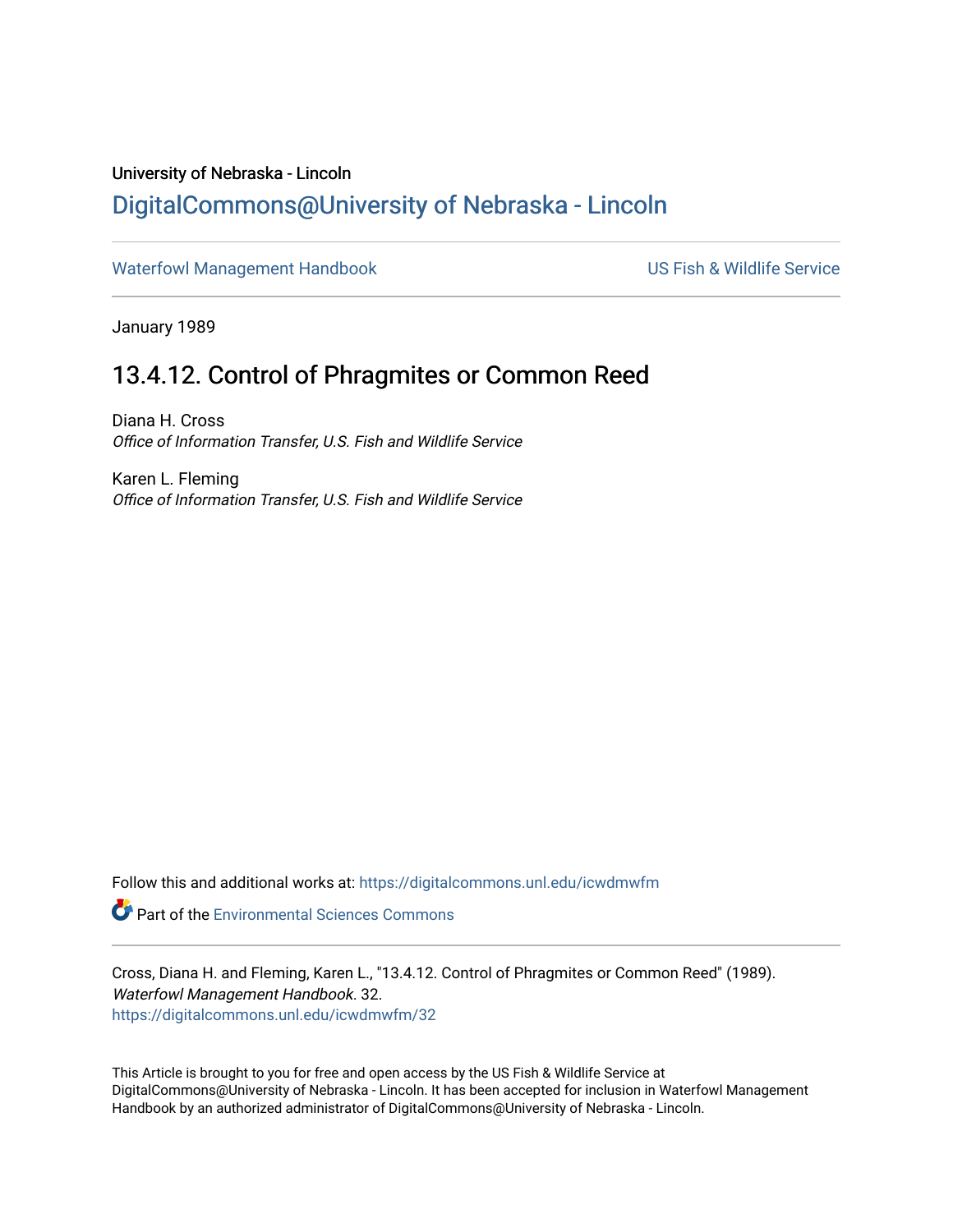# **WATERFOWL MANAGEMENT HANDBOOK**

# **13.4.12. Control of Phragmites or Common Reed**



Diana H. Cross and Karen L. Fleming *Office of Information Transfer U.S. Fish and Wildlife Service 1025 Pennock Place, Suite 212 Ft. Collins, CO 80524*

Phragmites, or common reed, is a perennial grass often associated with wetlands. When phragmites is interspersed with open water or with other vegetation, waterbirds and small mammals find cover among the stems. Its dense root systems strengthen dikes and roads. On many sites, however, this robust emergent forms monotypic, impenetrable stands having little value for waterfowl. Ducks occasionally nest on the edges of large stands, but avoid the dense interior.

Phragmites is native to North America and is found worldwide, primarily in lowland temperate regions. Phragmites can occupy upland sites with seeps, or grow in brackish or fresh water several feet deep. Large monocultures are usually associated with impounded areas and resultant stabilized water regimes. Such sites, having levees or watercontrol structures that keep large areas moist for long periods, create ideal situations for phragmites to become a problem. The plants are less competitive when there is variation in water levels among wet and dry seasons and years. Growth is often stunted where soil fertility is extremely high or low or where salinity is high. Phragmites usually establishes itself on dry borders of marshes, but frequently invades shallow water foraging sites by outcompeting and subsequently replacing more desirable emergent plants.

Because waterfowl benefit from interspersion of phragmites with other plant species and water, we do not recommend eradication of this plant from wetlands. Instead, phragmites should be controlled only to the degree necessary to achieve management objectives. By understanding the ecology and life history of phragmites, such control is more easily achieved.

### Ecology and Life History

Phragmites has a thick stalk that can reach 13 ft (4 m) under optimal conditions. This height is usually not seen until 5−8 years after establishment. The long, flat leaves spread out widely from the stem and are relatively broad, gradually narrowing to a fine tip [\(Figure\).](#page-2-0) The very high transpiration rate of phragmites is achieved primarily through these leaves. The terminal flower cluster consists of numerous perfect flowers. These flowers, purplish at first, gain long, white silky hairs around them by maturity, creating the large, plumelike flower cluster that persists through winter.

Phragmites most often spreads vegetatively by stout, creeping rhizomes. Fragments of these rhizomes are viable if they have at least two or three nodes and are 8 in. (20 cm) long. All stands have horizontal and vertical rhizomes, and young stands also have long surface runners that aid rapid expansion of the colony. Mature clones normally have a balance of vertical and horizontal rhizomes, while colonizing clones have predominantly horizontal rhizomes. Although these rhizomes are usually 8−39 in. (20−100 cm) below the substrate surface, they can penetrate to twice that distance. Thick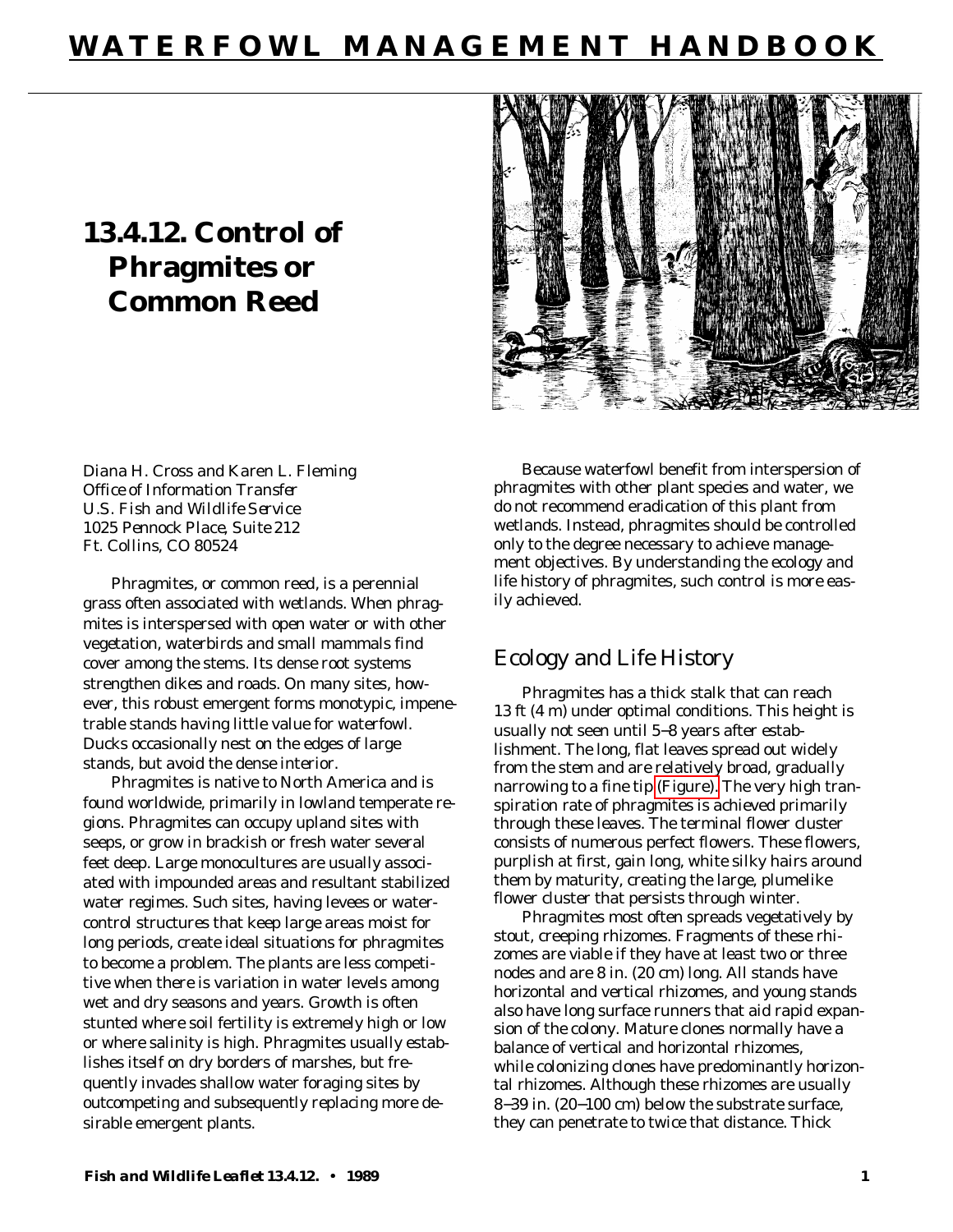<span id="page-2-0"></span>

**Figure.** *Phragmites australis* plant  $(x \frac{1}{3})$ , spikelet and floret (× 3), and rhizome. *Illustration from Hitchcock (1950)*.

mud roots with small lateral roots that reach down 3 ft (1 m) or more grow from the horizontal rhizomes.

Vertical rhizomes arise from buds at nodes of horizontal rhizomes. Each upright rhizome bears only one shoot the first year, up to six the second year, and more thereafter. Vertical rhizomes also bear roots that branch and form dense mats.

Although germination from seed does occur, it is not common. Seedling survival is low because sites must remain wet, but not flooded, until seedlings are well established. Furthermore, until rhizomes develop, seedlings are highly susceptible to frost.

Mature stands of phragmites are normally composed of about 8−20 shoots per square foot (80−200

shoots per square meter). In Utah, shoot growth occurs from April to June with little growth occurring in undisturbed plants after June. Stems usually tassel in late summer but may begin to flower as early as mid-July. Plants begin flowering at 3−4 years; in most mature stands, about half of the shoots will bear flower clusters. Shoots die after flowering but most remain standing throughout winter. Seeds generally ripen in late September.

The horizontal rhizomes, which are responsible for the perpetuation of the stand, are where most of the nutrient reserves and plant hormones are stored. Rhizomes grow most rapidly from late summer to early winter. Buds are formed in fall and normally remain dormant in winter. These first buds that emerge, formed when food was abundant the previous summer, are large. The average size of emerging buds decreases through the spring emergent period, which lasts 1−3 months. Buds are also very vulnerable to frost damage. Other springformed buds remain below the soil surface, ready to emerge as a replacement crop. These are generally smaller and will form a shorter, denser crop of stems. During the growing season, buds will emerge within a month of any activity that breaks the internal dormancy. Fire and discing are examples of activities that may break this dormancy and stimulate new shoot growth.

### Control

Control of phragmites is more easily achieved in areas where growing seasons are short and plant growth is less vigorous. The period of vulnerability will vary with the site and treatment. Control treatments may include spraying herbicides, mowing, discing, bulldozing, crushing, shading, dredging, flooding, draining, burning, and grazing. In many areas, a combination of treatments is most effective. Managers should consider control objectives (i.e., containment, reduction, or elimination) and then choose the most suitable treatment.

After successful treatment other plants will become established in areas formerly dominated by phragmites. These may include many plants attractive as waterfowl food, such as wild millet, smartweeds, rice cutgrass, and wild rice.

#### *Chemical Control*

Several herbicides have been used on phragmites with varying degrees of effectiveness. Local conditions and regulations will influence the choice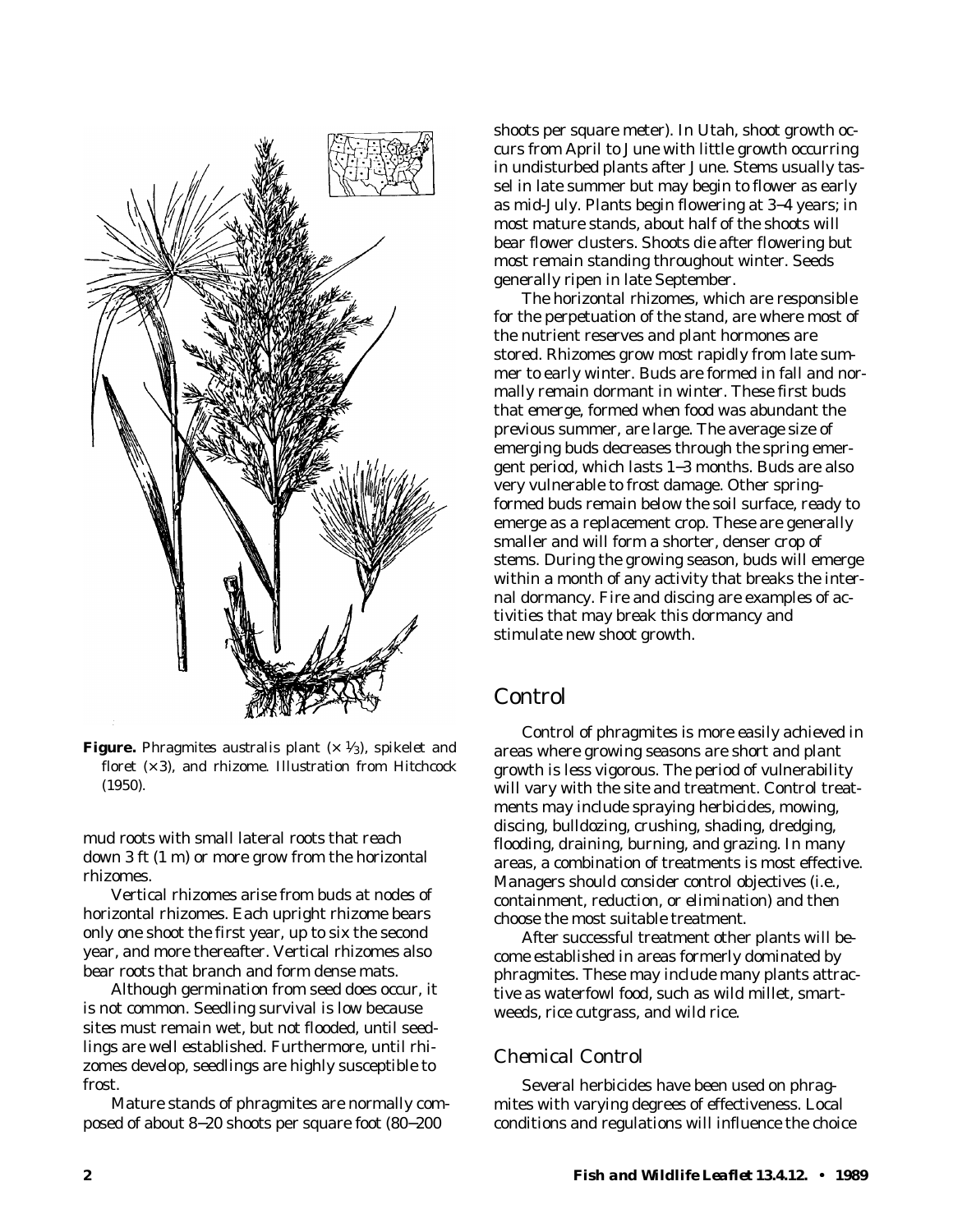|                             | Table. Reduction of phragmites effected by three herbicides (data obtained from the literature; citations available |  |  |
|-----------------------------|---------------------------------------------------------------------------------------------------------------------|--|--|
| upon request). <sup>a</sup> |                                                                                                                     |  |  |

| Herbicide <sup>b</sup> | Dosage                                          | Time of<br>application                              | <b>Comments</b>                                                       |
|------------------------|-------------------------------------------------|-----------------------------------------------------|-----------------------------------------------------------------------|
| Amitrole               | 12 lb/a                                         | summer                                              | increase dosage on wet sites                                          |
| Amitrole and dalapon   | 2 lb and $10$ lb/a                              | summer                                              | increase dosage on wet sites                                          |
| Dalapon                | 15-30 $\frac{h}{a}$                             | throughout growing season                           | burned 7–19 weeks before treatment,<br>longer interval more effective |
| Dalapon                | $20$ lb/a                                       | throughout growing season                           | most effective in August and<br>September                             |
| Dalapon                |                                                 | 22.3 lb/a and 10.7 lb/a September and following May |                                                                       |
| Dalapon                | 12 $\frac{1}{2}$ lb/a and 12 $\frac{1}{2}$ lb/a | May and June                                        | effective through two growing seasons                                 |
| Dalapon                | 15 $\frac{1}{2}$ lb/a and 15 $\frac{1}{2}$ lb/a | May and June                                        | effective to third growing season                                     |
| Glyphosate             | $4-6$ lb/a                                      | June                                                | equally effective applied at 2 lb/a<br>2 successive years             |
| Glyphosate (Rodeo)     | $4-6$ lb/a                                      | September                                           | lower dosage equally effective                                        |
| Glyphosate (Rodeo)     | 4 lb/a                                          | September                                           | applied by helicopter                                                 |
| Glyphosate             | $10.7$ lb/a                                     | late fall                                           |                                                                       |

<sup>a</sup> All treatments considered successful by investigators. Percent reductions are not provided because post-treatment evaluations were not performed at comparable intervals.<br>
bMention of trade names does not imply U.S. Government endorsement.

of herbicides. Systemic herbicides are most effective if applied to actively growing plants, when sugars are being translocated from the leaves to the rhizomes. On moderately wet sites, the period of optimal control occurs from full growth to early fruiting. Aerial application of chemicals should never be undertaken until after waterfowl have completed nesting activities because of possible overdrift. In areas with long, hot summers, spraying may be done as late as mid-September.

Chemical control of phragmites has been achieved most frequently with amitrole, dalapon, and glyphosate (Table). These herbicides are absorbed by the foliage and are translocated to the rhizomes. If the dosage is too concentrated, top kill may occur before the herbicide can be translocated to the rhizome and treatment will not be effective. Care should be taken not to break stems during treatment, as this would also prevent the herbicide from reaching the rhizomes.

Amitrole may be used to effectively control phragmites on flooded and dry sites. Neither dalapon nor glyphosate (as Rodeo, the formulation approved in most States for use in wetlands) are as effective on flooded sites, but they will produce results on moist or dry sites. Rodeo can also be effective when sprayed on senescing shoots during late fall. Several researchers have found that split applications (at 1/2 the dosage) work better than a single, full-strength application. This treatment method is likely to be less stressful to the environment, as well. The second dose should be applied 15−30 days after the first.

Size, accessibility, and proximity of phragmites stands to other vegetation or wetlands dictates the most appropriate application technique. Regardless of method, herbicides must be applied at the dosage prescribed on the label for maximum effectiveness. On smaller beds, backpack spray equipment is sufficient. If areas are very large or are inaccessible from the ground, aerial spraying by an experienced helicopter pilot is suggested. A marker system should be in place before flying transects to maintain a reference point when the tank is refilled. For best results, the same area should be sprayed in 2 successive years, then spot-treated as necessary thereafter. Infrared photographs of treated areas are helpful in locating any missed spots. Equipment used for aerial spraying must be free of leaks and have complete cut-off capabilities to prevent treatment of nontarget areas. The cost of aerial spraying in the late 1980's varied from \$30 to \$50 per acre; some refuges have taken advantage of State costsharing programs or made agreements with the highway department to reduce costs.

#### *Mechanical Control*

Mechanical control is difficult, but possible on sites that are flooded or consistently moist. A "cookie cutter" or rotary ditch digger can be used in flooded areas to chop through rhizome-packed substrates, creating openings in dense stands. On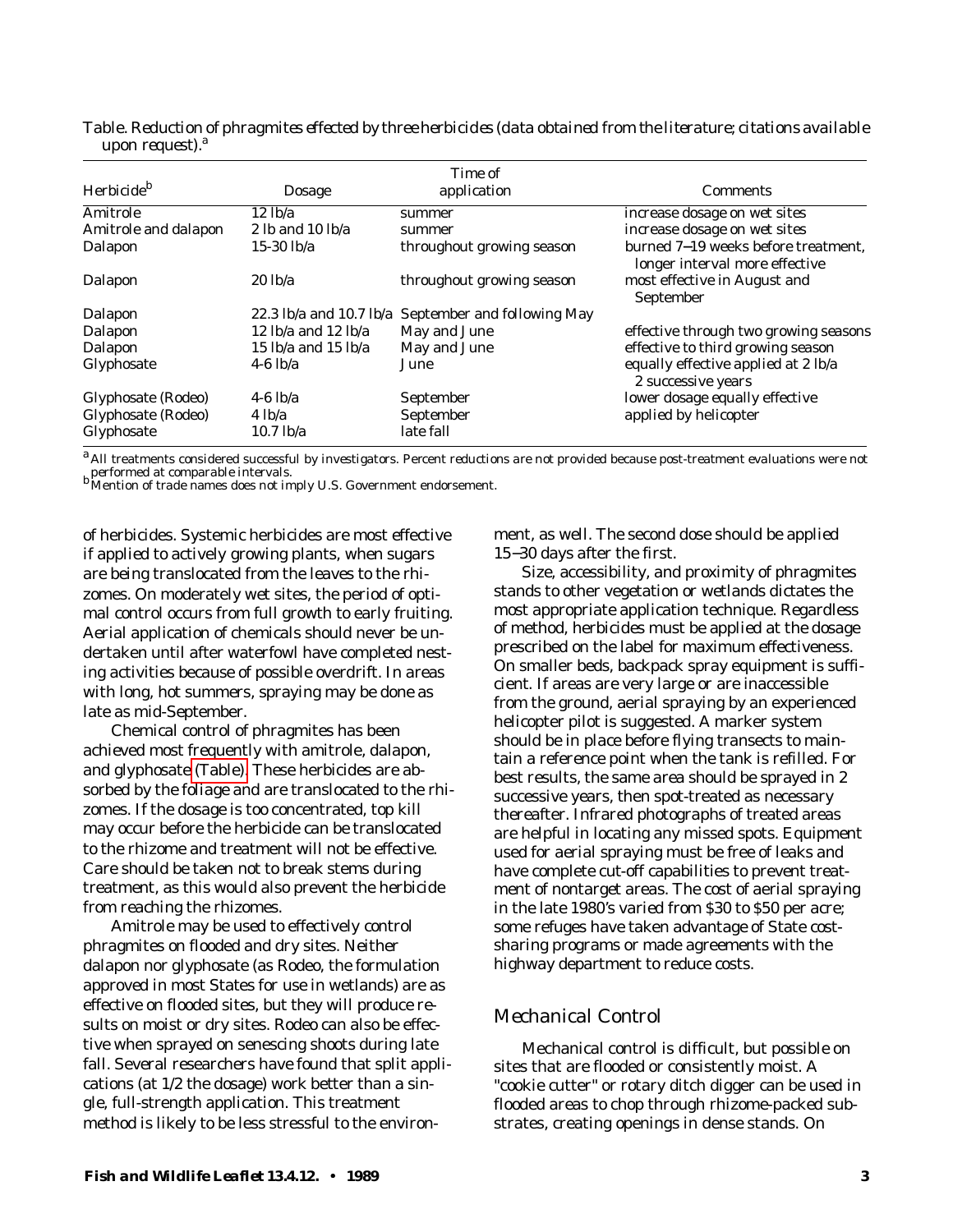drier sites, bulldozers, brushcutters, discs, rototillers, mowers, crushers, and plows can be practical and effective. On unflooded areas, discing is often the most practical method, but crushing repeatedly with rollers also may contribute significantly to phragmites control. Dredging is effective in some situations, but potential effects on wetlands and aesthetic considerations limit its use.

On areas that are dry in late summer, phragmites may be mowed with sicklebar mowers or rotary brush cutters. After 3 consecutive years of summer mowing in Canada, phragmites was replaced by short grass-sedge-sowthistle meadow. Phragmites stands mowed in spring will recover with shorter but more dense growth than the original crop, and will almost always develop fully within the same season. Thus, mowing is most effective in August and September. When beds are too large for annual mowing, wide strips cut through the stands create more edge and make stands more attractive to waterfowl.

Discing in summer or fall reduces stem density, but discing from late winter to midsummer stimulates bud production and results in stands with greater stem density. Discing is more effective than plowing because the chopped rhizome pieces that result are too small to be viable. The most effective time for cutting rhizomes is late in the growing season. Furthermore, in dry areas, rhizome fragments remaining above ground may dry out or freeze, while fragments buried deeply will deplete energy sources before buds reach the surface. Like discing, bulldozing is destructive to phragmites under certain conditions. A latesummer treatment may expose rhizomes to killing winter frosts, provided the area remains unflooded. Dredging removes phragmites from flooded areas, but unless the horizontal rhizomes are removed or the area remains deeply flooded (more than 5 ft or 1.5 m) following dredging, regrowth will almost certainly occur.

Water-level manipulation, where it can be used, is a useful tool for controlling phragmites. Flooding will not alter established stands, but if water levels greater than 12 in. (30 cm) are maintained, colonies will not expand. At these depths, runners are unable to anchor and will float to the surface. Seedlings are easily killed by raising water levels, but timing of water-level manipulations must be carefully determined to be effective and to avoid conflicts with other management objectives.

Draining water from established stands often reduces plant vigor and allows more desirable species to compete, but drying may require several

years to degrade a stand. The potential benefits of severe frosts are more likely to be achieved on drained areas. On many wetland areas, however, drainage is neither practical nor desirable.

Abrupt alteration of salinity (e.g., by allowing salt-water intrusion into a coastal impoundment) can be effective if used before stands are well established. However, because phragmites is more salttolerant than many other emergents, the saltwater challenge is more likely to hurt competing plants and the freshwater biota than it will phragmites.

Fire used alone as a control measure has variable results depending on intensity of the burn, but is generally most effective in late summer. Generally, winter burning affords no control and often increases densities of spring crops unless a latespring freeze kills new buds. Spring burning without other control treatments is ineffective because the original stand is simply replaced with a more vigorous growth. In fact, burning in spring removes all dead stems and litter and scorches buds, stimulating multiple buds to develop and emerge. Early to midsummer burns are also ineffective because regrowth still replaces the original stand. Burning phragmites late in the growing season reduces stand vigor temporarily because few replacement buds are available. Furthermore, reserve energy is in the rhizomes by then and cannot be used for winter bud production. In dry, peaty areas, late-summer burns kill phragmites roots and rhizomes, creating depressions that may subsequently fill with spring run-off water and be useful to waterfowl.

#### *Biological Control*

Biological control is rarely a practical option for controlling phragmites because those organisms known to feed on this plant (moth larvae, aphids, leaf miners, gall midges, rodents, and birds) cause only incidental damage, with a few rare exceptions. American coots consume young shoots in the immediate area of their nests. Considerable damage to phragmites shoots occurs locally by such species as muskrats and nutria, but like coot grazing, this is not an activity under the manager's control.

Controlled grazing has little effect on shoot density, but rhizomes that are repeatedly trampled will bear few shoots and recover slowly when grazing has ceased. If phragmites stands are grazed for 2 years or more, vigor is reduced considerably. Because the amount of grazing required to reduce these stands would be detrimental to desirable plant species as well, grazing is not a recommended control measure on wildlife management areas.